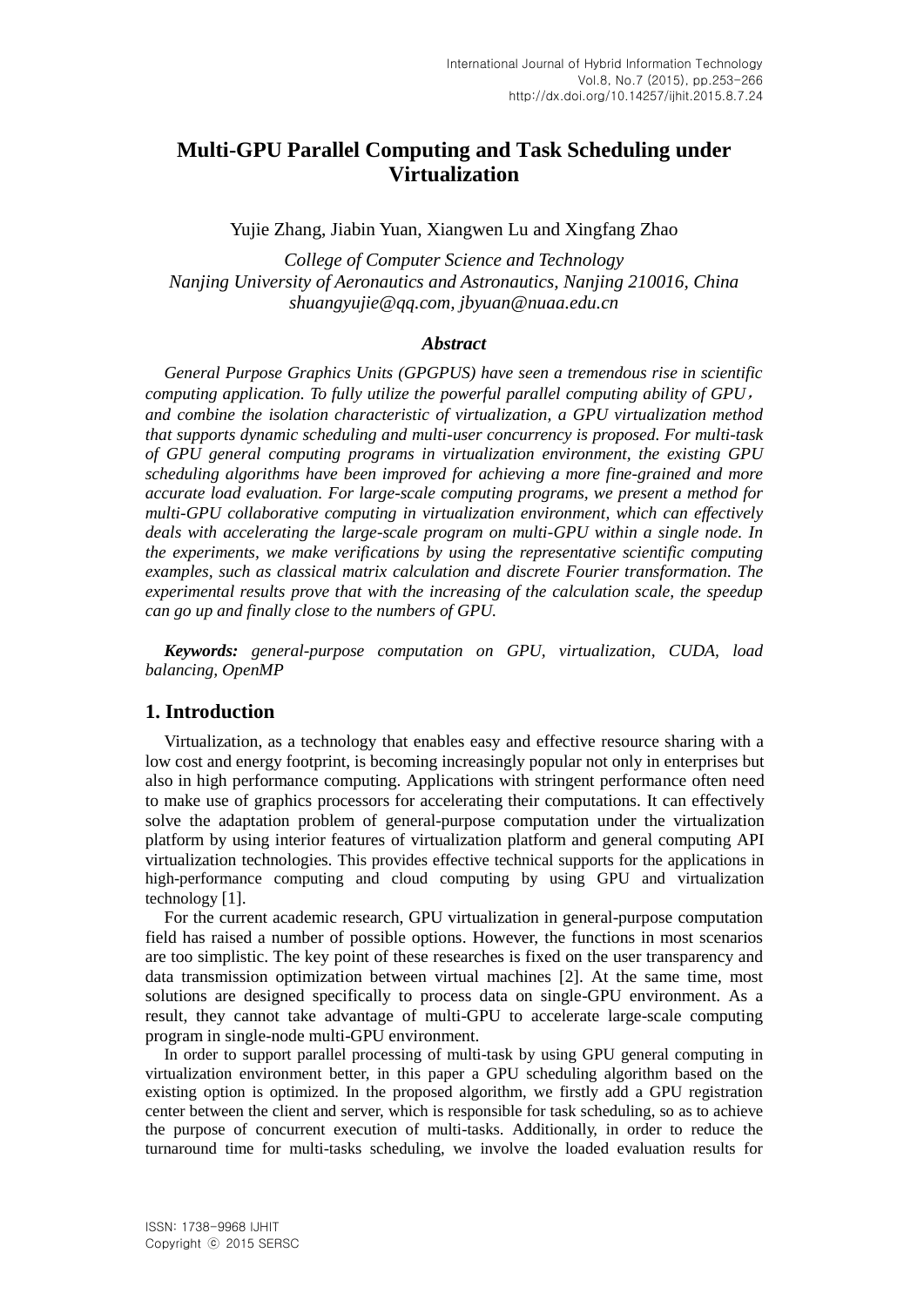scheduling. For the collaborative computing, many academic researchers focus only on the CPU and GPU collaborative computing [3]. There is seldom involved in collaborative computing for multi-GPU environment. This article introduces OpenMP [4] into GPU, and design multi-GPU collaborative computing method in the virtualization environment. We use multi-GPU to accelerate large-scale computing programs.

The rest of this paper is organized as follows. Section 2 briefly describes the related technology. Section 3 discusses the improvements of GPU scheduling algorithm for multi-tasking in detail. The multi-GPU collaborative computing methods for single-task are given in Section 4. Section 5 then gives the experimental platform configuration and comparative analysis of the experimental results, followed by our conclusions in Section 6.

# **2. Related Technology**

## **2.1. GPU and GPU Virtualization**

GPU (Graphics Processing Unit) is one of the important modern computer equipments, which is originally designed for image processing and 3D rendering [5]. GPU for areas outside of the graphics rendering is called GPGPU [6]. Nowadays, as the complexity of diversity of I/O peripherals, I/O virtualization has always been a major bottleneck in VMM (Virtual Machine Monitor) [7]. GPU belongs to special equipment in I/O devices, thus academic circles one after another are devoted to the development of GPU virtualization technology.

In general computing, GPU virtualization is mainly based on Compute Unified Device Architecture (CUDA) solutions, such as vCUDA [8], Gvim [9], gVirtuS [10], rCUDA [11], and so on. vCUDA makes it possible to use hardware GPU to run CUDA programs in virtual machines. Gvim uses Xen-specific mechanisms that allow virtual machines to access GPU device via a communication channel between the virtual machine and the privileged domain, thus providing the support for virtual machine to access GPU. gVirtuS utilize a similar mechanism as vCUDA and Gvim. All of them use the front end/back end communication solution. Virtual machines are front end and privileged domain is back end. rCUDA is designed to communicate a GPU-accelerated process running in a computer not having a GPU with a remote host providing GPGPU services. The communication between the server and the client uses the socket rather than Remote Procedure Call Protocol (RPC). As the result, its efficiency has relatively improved compared with vCUDA.

## **2.2. Parallel Computing Framework OpenMP**

OpenMP (Open Multi-Processing) is a technology that belongs to the shared memory programming model. Programmers add compiler-guided instruction (#pragma) to indicate the properties of concurrent programs in the source code. When you choose to ignore these #pragma, or the compiler does not support OpenMP, the program can be reduced to a serial program. Most of the codes can still be normal and correct except that it cannot use multi-threading to speed up program. Since OpenMP is based on guidance, it is simple, portable, and highly scalable and it supports incremental parallelization development. All above features make it as the parallel programming standard of shared storage system [12]. OpenMP supports C, C++, Fortran, and other mainstream programming languages. The commercial compiler which supports OpenMP covers Microsoft Visual Studio and Intel Compiler, etc. [13].

# **3. Scheduling Algorithm**

In this section, a new method of scheduling algorithm oriented GPU for multi-task has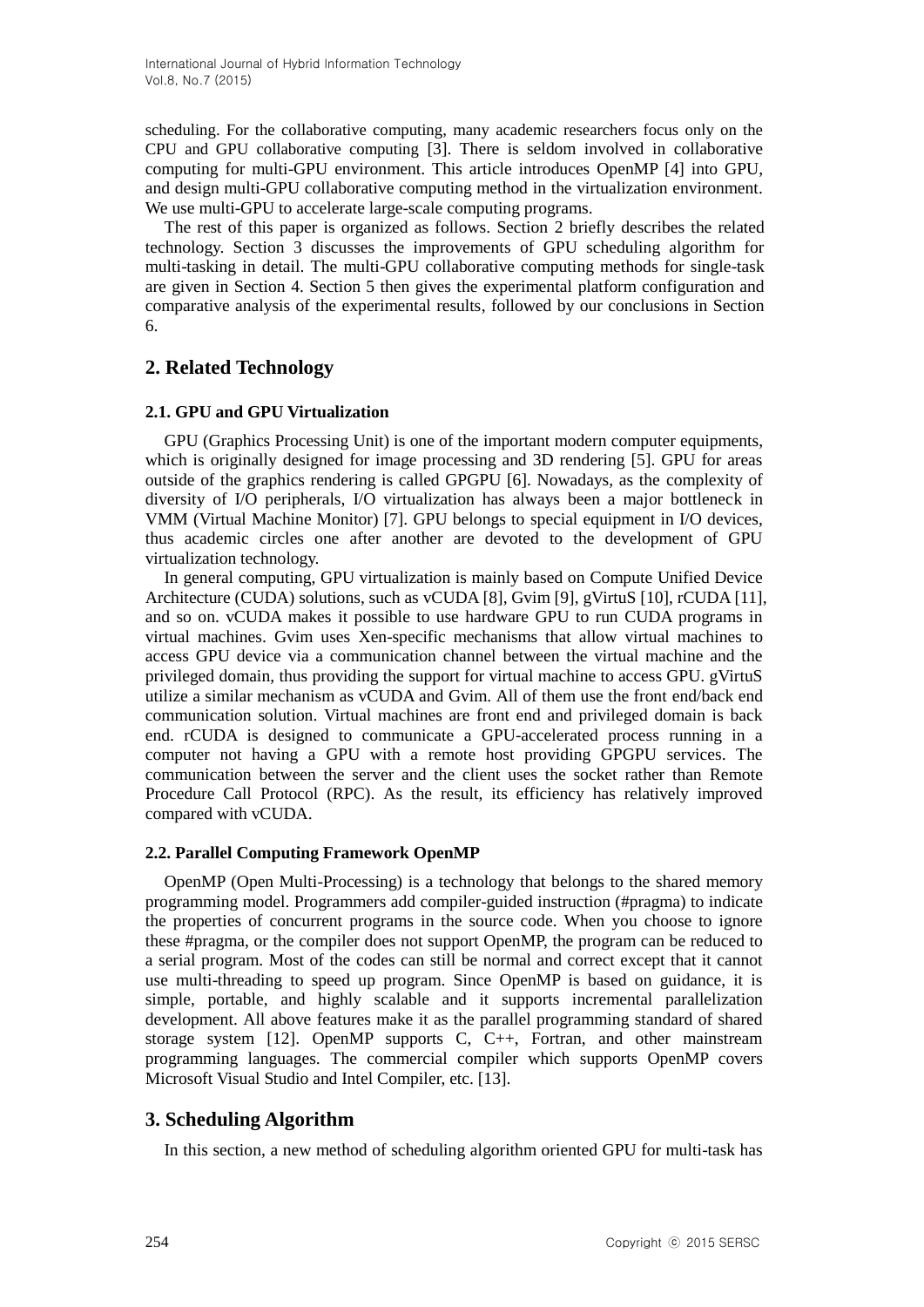been proposed.

Literature [14] has proposed a scheduling algorithm based on GPU features. It introduces the ability and the global memory of GPU into the load evaluation. At the same time the scale of the task is also considered. But its influence factor of GPU computing power and global memory are both set to a fixed 0.5, which is not consistent with the requirements of the tasks in computing power and global memory in the actual environment. In addition, the type of the task has not been considered, which results in the same scale but different computational complexity. Therefore this scheduling algorithm is simple, and there is many differences with in the actual environment.

In this paper a more fine-grained load evaluation method based on this scheduling algorithm has been proposed. By introducing calculating complexity and time complexity of the task into load evaluation, we make feedback adjustment on the influence factor of the [computing capability](http://dict.cnki.net/dict_result.aspx?searchword=计算能力&tjType=sentence&style=&t=computing+capability) and global memory of GPU, so as to achieve a more fine-grained load evaluation. The scheduling algorithm based on the GPU resources is finished by the GPU registration center which suggested in this paper. It uses client and server components based on gVirtuS, and submits client tasks to the GPU registration center, and then schedules by the GPU registration center according to the workload. The following is the detailed description of the scheduling algorithm.

### **3.1. Overall Framework**

Considering the system is based on software architecture, the basic objects of the system should have the correctness, usability, efficiency. Correctness means the software should attach the expected function degree. Usability means the basic structure of the software and implementation to attain the extent of the users. Efficiency generally describes the extent to which time, effort or cost is well used for the intended task or purpose. The principles of the system are as follows: adopt right development paradigm, use good design method, and provide high quality engineering support. The software architecture is shown in Figure 1.



**Figure 1. Software Architecture.**

The overall framework of GPU virtualization uses gVirtuS as a reference. It is composed of a server middleware and a client middleware. The GPU registration center middleware has been added on this basis. The overall framework is shown in Figure 2. The whole system can be divided into modules in horizontal way and vertical way. The horizontal can be divided into the application layer and the system layer, and the vertical can be divided into the physical machine and the virtual machine. The system layer in physical machine has several GPUs. These GPUs will provide their own resource capacity information to the GPU registration center. The GPU registration center responses to the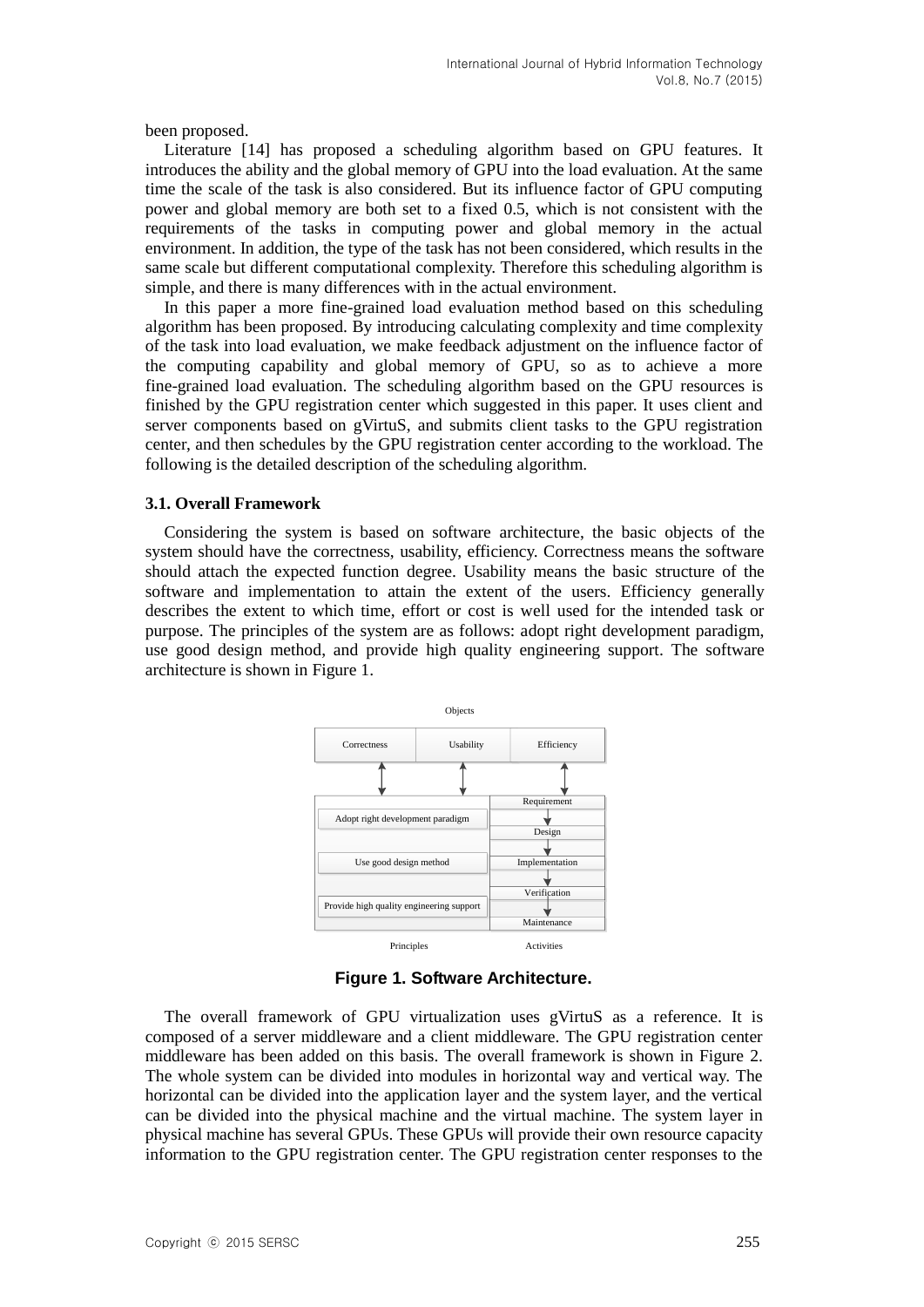client requests and return the lightest workload of GPU information to the client.

In the framework of the whole system, the CUDA client component is in a virtual machine application layer. The server component is located in the application layer of the physical machine. The GPU registration center can be located in any physical machine or virtual machine that can communicate with the client and the server. This article will set it in another virtual machine which is shared in the same VMM with the client.



**Figure 2. System Framework**

CUDA client is oriented with CUDA applications. It accomplishes the main functions as follows. 1) Intercept all the CUDA function calls made by all applications. 2) Request for GPU resources from GPU registration center and obtain the IP address and device number of the physical machine which contains the GPUs. 3) Choose the communication strategy according to the positional relationship between itself with CUDA service side. 4) Pack, encapsulate and code the interface and the parameter of CUDA API. 5) Decode the returned data from CUDA server and return it to the caller.

CUDA server component is located in the application layer -with host physical machine. Host physical machine can interact directly with the hardware, so the server-side components can accomplish the general computing tasks by using physical GPUs. CUDA server is oriented to physical GPUs. It accomplishes the main functions as follows. 1) Submit GPU information and GPU load information to the GPU registration center. 2) Receive datagrams from the CUDA client and resolve the parameters and calls. 3) Audit the parameters and calls. 4) Calculate the program by using local CUDA that calls local GPUs. 5) Encode the results and return to the CUDA client. 6) Manage the GPUs that support CUDA in the system.

GPU registration center can be located anywhere in the physical machine or the virtual machine that can communicate with the client and the server. It will isolate and manage the GPU resources on a logical level. It makes the unified management for GPU resources and accomplishes the main functions as follows. 1) Respond to the registration request in the GPU client and maintain all the registered GPU load informations.2) Respond the GPU informations from the server side and update the GPU load evaluation value.3)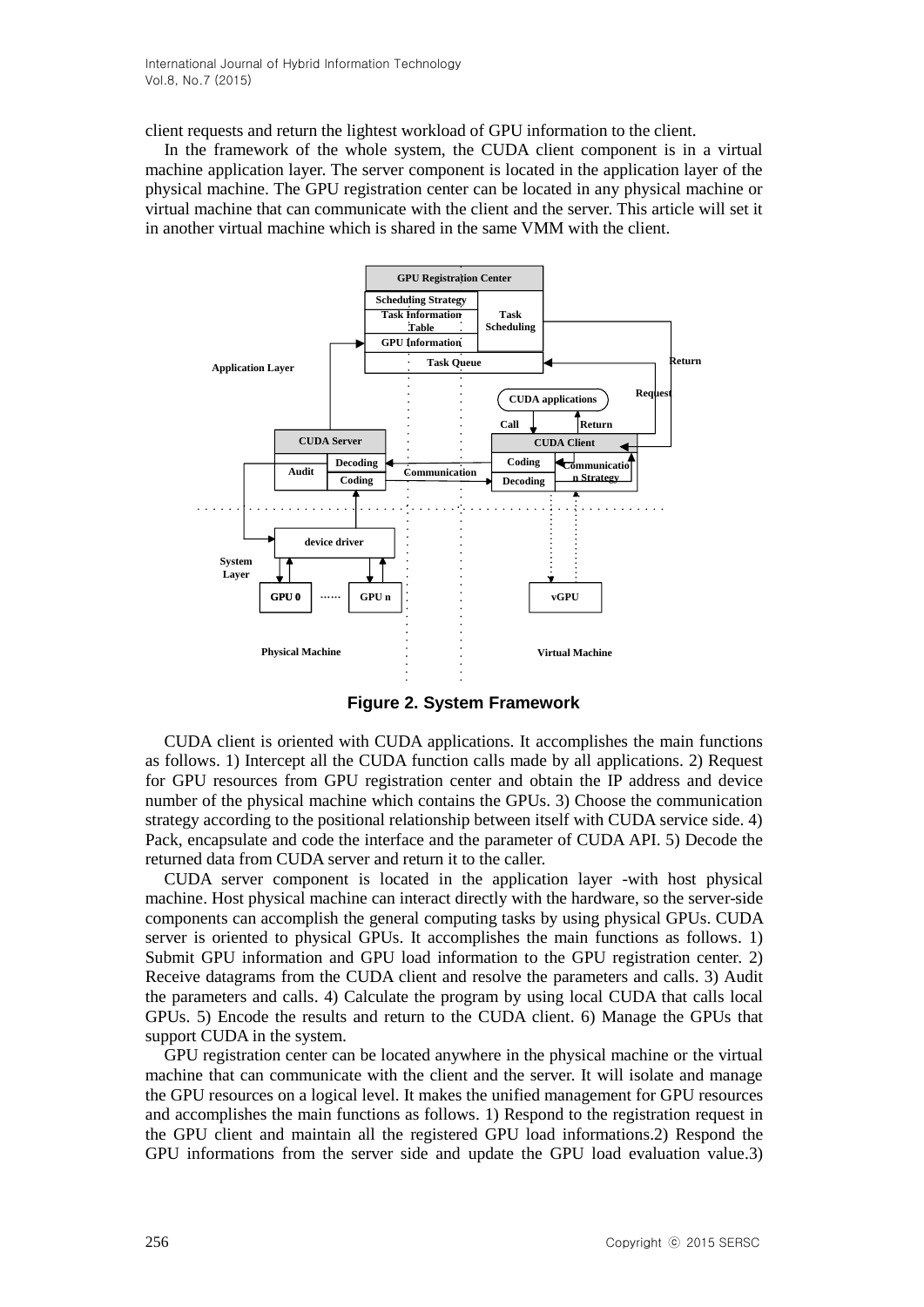Respond the GPU resource requests from the client side and return the IP and device number of the physical machine with the smallest load evaluation value to the client. 4) Regulate the task type by using feedback algorithm and find the optimal configuration of GPU computing power and the impact factors of global memory.

#### **3.2. Basic Elements**

The GPU scheduling algorithm in this paper is completed by the GPU registration center. According to the literature [10], the speed of GPU computing depends on the number of Streaming Multiprocessor(SM) instead of the block numbers or thread numbers. Operational efficiency is roughly proportional to the product of the number of cores and the clock frequency of GPU. Besides, the size of GPU global memory also has a great impact on computing efficiency. If the calculation scale is greater than the size of GPU global memory, the calculation cannot be completed in one time by GPU, thus it will induce additional communication overhead. As the result, the registration information should primarily contain the number of processing cores, clock frequencies as well as global memory. Besides, the registration center takes other elements into consideration including the scale of the task, computational and time complexity. It is possible to schedule the GPU resource according to these elements.

In this paper, we design a comprehensive evaluation index *I* to evaluate the workload  $I = \sum_{i=1}^{N} \frac{Scale_i * implx_i}{i}$ 

of load for all GPUs in the server:  $I = \sum_{i=1}^{N} \frac{Scale_i * implx_i}{\alpha_i * P^*R + \beta_i * G}$  $\sum_{i=1}^{\infty} \frac{i}{\alpha_i * P^*R + \beta_i * G}$ .

In the formulation, the scale of task  $Scale<sub>i</sub>$  is provided by the CUDA applications as the interface parameter. The GPU registration center maintains a job information table. Different types of tasks are corresponding to different complexities as well as the corresponding value  $\alpha_i$  and  $\beta_i$ . cmplx<sub>i</sub> is decided by the task types provided by the client. We set *cmplx*<sub>i</sub> as product of the time complexity of the task and the reciprocal of the task numbers that one processor completes in a clock cycle. For example, the task types are defined as 1 in single-precision floating-point add, multiply and multiply-add. The number of operations is 8 times in per clock cycle and the corresponding complexity is 1/8. The task type, which is of single precision floating-point is defined as 2, and the number of operations done per clock cycle is 2 with the complexity of 1/2 [15, 16]. P, R, G (P represents the number of GPU kernels, R represents GPU clock frequency, G represents the GPU global memory) are provided by the registration information of the server and maintained by the GPU registration center.

#### **3.3. Algorithm Workflow**

The GPU registration center returns the smallest value of I based on the scheduling principles. The smaller value of *I* means the current load of GPU is light. Besides, another basic principle of task scheduling is locally priority processing. In this way it can greatly reduce the performance overhead caused by the transmission. When the CUDA server submits information to the GPU registration center, it not only needs to send its own IP addresses and device numbers, but also needs to give the information of GPU, such as the frequency, number of cores, global memory, etc. When the CUDA client requests service from the registration center, the registration center first updates the comprehensive load evaluation of the service side. Then the local server load evaluation is multiplied by a weight factor. Next add it into the items and sort them. Then get the GPU device with the lowest workload lowest load and assign it to the CUDA client. The size of the weight coefficient can control the local service side priority. The smaller of the weight coefficient, the larger possibility of services provide by the local server. The weight coefficient can be considered as the ratio that the priority of local service side and its own load.

Figure 3 shows the dispatched flow chart of the registration center.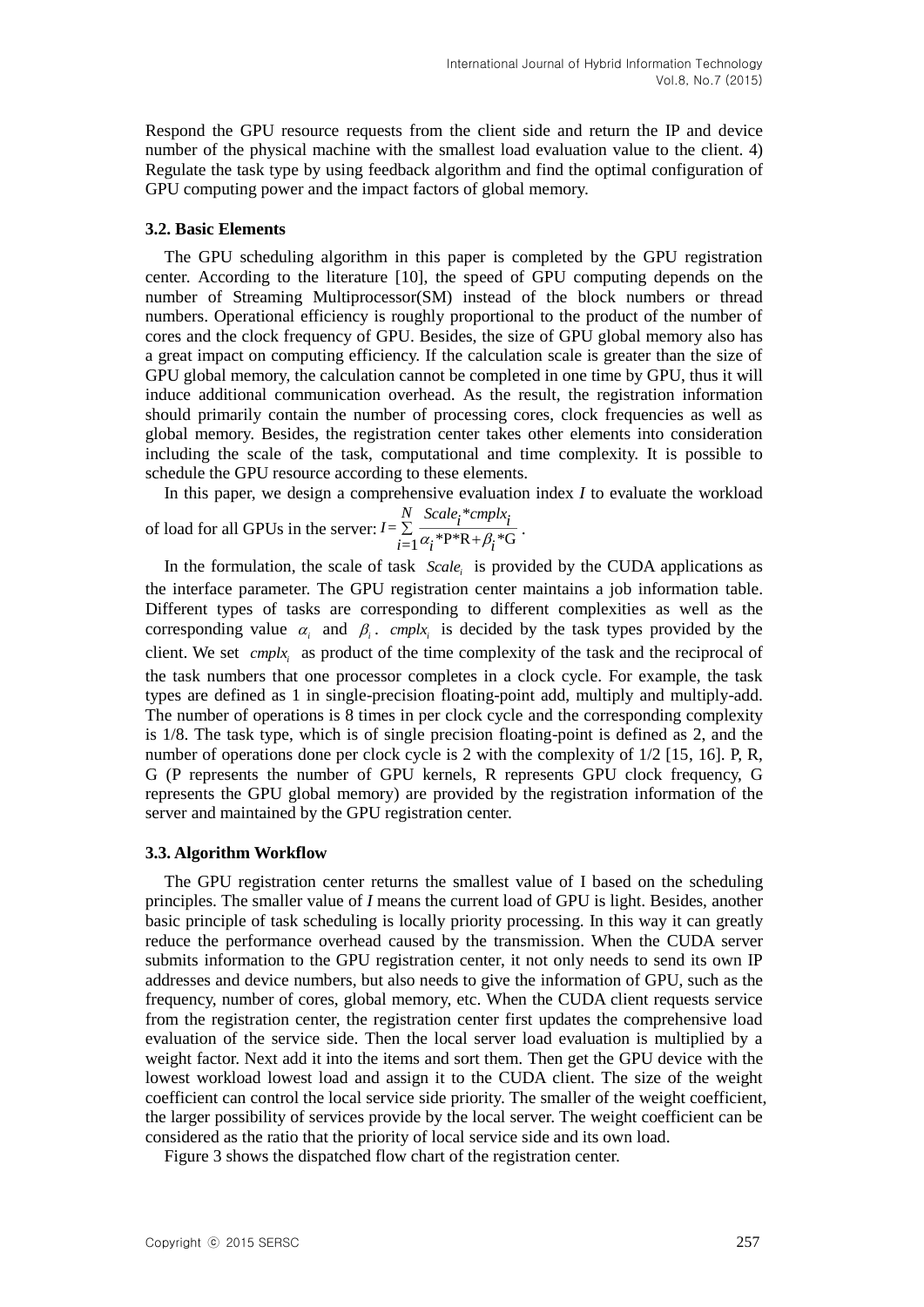

**Figure 3. Scheduling Process in GPU Registration Center**

- 1. GPU tasks appear. Determine whether the registration information is empty. If it is empty, the GPU resource is not currently available, then the task fails, otherwise turn  $\mathcal{D}$ .
- 2. Judge whether there is corresponding task type in the information table. If there is that means there is the corresponding value  $\alpha$  and  $\beta$ , then enter 4, otherwise enter 3.
- 3. If the scale of the task is greater than the average of global memory, then enter 4, otherwise set  $\alpha = 1$ ,  $\beta = 0$ , and enter 5.
- 4. Both  $\alpha$  and  $\beta$  are set 0.5. Record task types. Plus the global variable sum, pend feedback regulation, enter 5.
- 5. Update the value of I in the information table. If there is a local GPU, then it is multiplied by a coefficient between 0 and 1, enter 6. Otherwise, step 7.
- 6. Arrange the value of I in ascending order. Return the minimum value to the client side.
- 7. End.

# **4. Multi-GPU Coordination Computing**

This section motivates multi-GPU coordination computing method for single-task oriented. At present CUDA does not provide APIs for multi-GPU environment. Academic researchers against multi-GPU coordination computing just focus on physical machines. There is little research on multi-GPU collaborative computing method in the virtualization environment. This paper first introduces the workflow of multi-GPU coordination computing in the virtualization environment. In addition, data decomposition (i.e., the division of tasks), data calculation and data consolidation in multi-GPU collaborative computing will be elaborated in detail. The main factors affecting the performance of multi-GPU collaborative computing will be got through theoretical analysis and experimental results.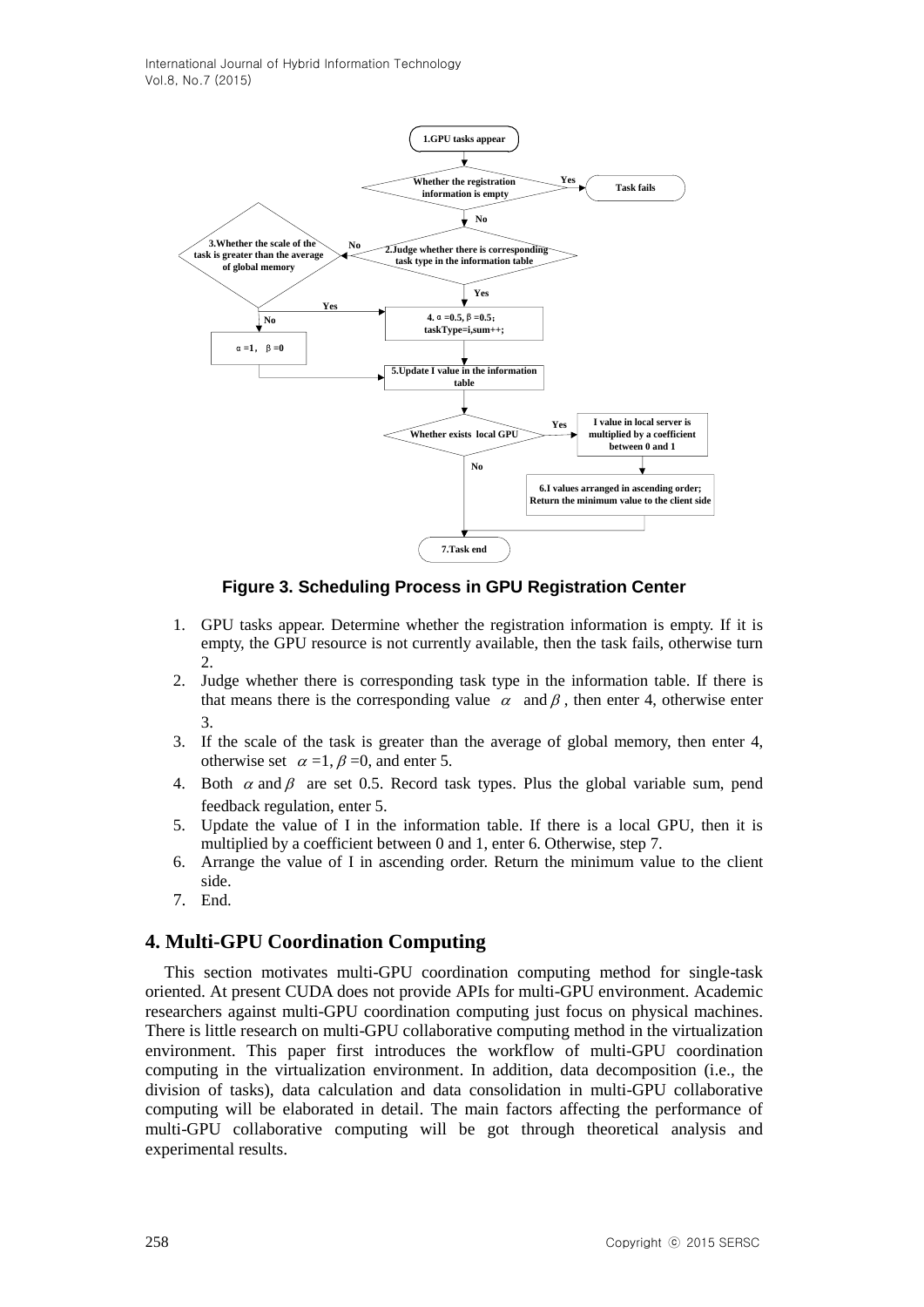#### **4.1. Data Decomposition**

Data decomposition is a process that decomposes a large-scale computer program into multiple small tasks, and delivers them to multiple GPUs to execute in parallel. For the GPU devices with the same computing power, it is the best and most efficient allocation method that equally allocates the data to each GPU. Take a single node which has four GPU devices for example. In this section, four threads will be opened in the host on the use of OpenMP. Each thread controls one GPU device. It can maintain computing synchronization in OpenMP compiler-guided region and controls four GPU collaborative computing. Finally, experimental verification of multi-GPU collaborative computing technology will be made in virtualization environment with high computational complexity computing such as discrete Fourier transformation.



**Figure 4. Sample of Data Decomposition of Matrix Composite Operation**

Take the composite matrix operation  $A * B + C * D$  for example. Figure 4 is a schematic view of data decomposition of matrix. Seen from the figure, GPU 0 completes the multiplication between half of the matrix A and B, GPU 1 completes the multiplication between the other half of the matrix A and B; GPU 2 completes the multiplication between the half of the matrix C and D, and GPU 3 completes the other half of the matrix A multiplied by D. To ensure the correctness of the calculation results, thread synchronization is kept in the process of doing matrix multiplication. In other words, matrix multiplication complete on each GPU while waiting for multiplication completed on other GPUs. Finally, we copy the completed data of each GPU to GPU 0. The complexity and parallelism degree of matrix addition is relatively low, so it can be completed by one GPU. Finally, the result will be delivered to the host by copying function and will be validated the correctness on the host.

## **4.2. Data Calculation and Consolidation**

In this paper, the speedup of large-scale computing program by using multi-GPU collaborative computing compared with single GPU should be discussed, and at the same time the effectiveness and efficiency of multi-GPU collaborative computing should be verified. Therefore, we did not use the forefront CUBLAS library to accelerate matrix operations in a single GPU. Instead each thread calculates one element of the result matrix. As the key of numerical computing problems, matrix multiplication is one of the most common and important scientific computing.

To simplify the description, this section illustrates the data calculation and data consolidation by doing matrix multiplication with four GPUs. In the specific implementation, the realization of the core algorithm is to open four threads via OpenMP on the host side. The areas which need multi-GPU collaborative computing are set as parallel regions by compiling guidance statements. The thread id number in host side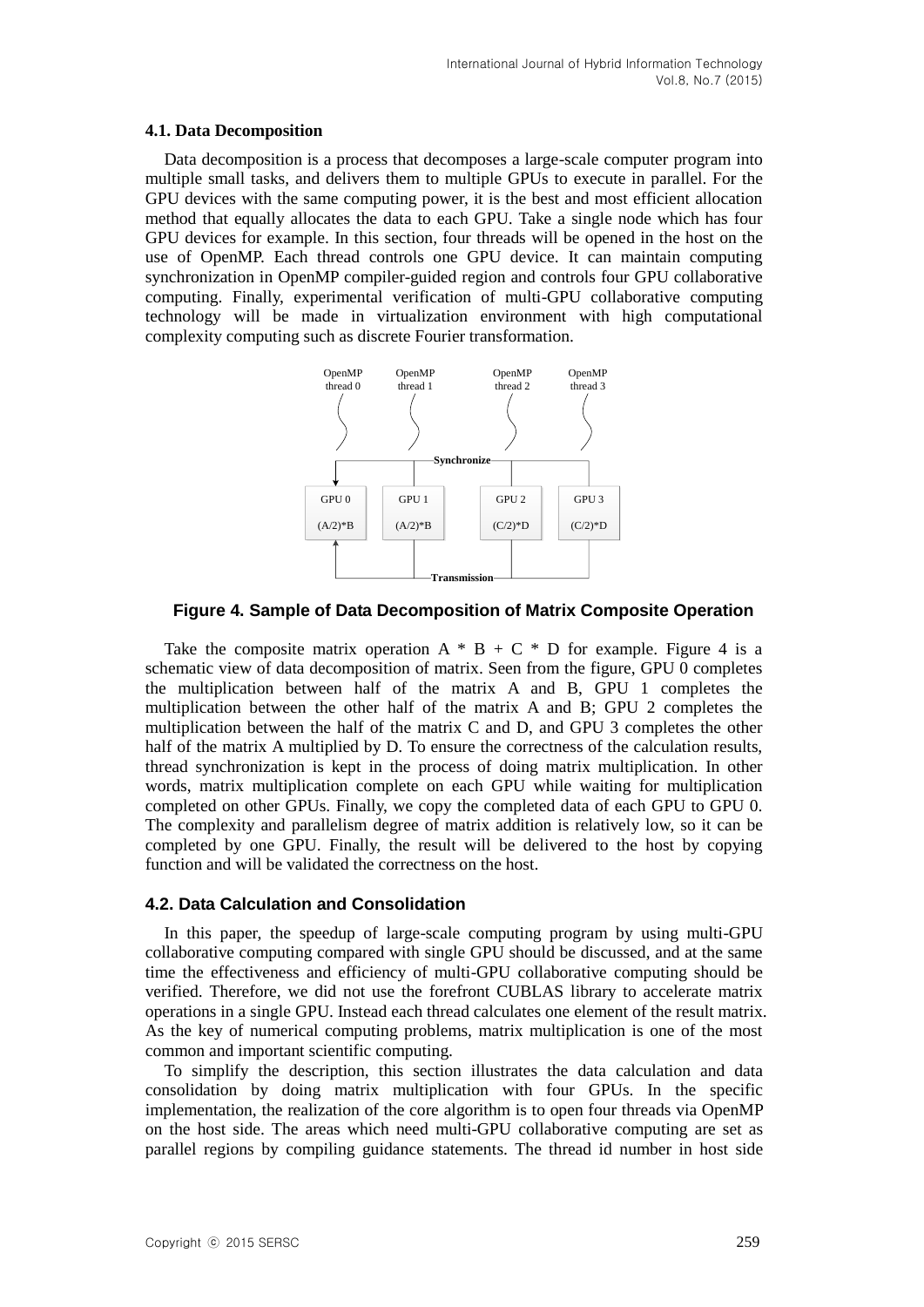corresponds with the number of GPU device, so that a thread controls a GPU. Finally, each GPU will copy the completed data from its own side of the device pointer to the area of the host pointer, so that to achieve data consolidation purpose.

# **5. Experimental Results and Discussions**

# **5.1. Experiment Setup**

Based on the analysis from the previous section, we estimate the performance over the common and typical applications. The performance of the system will be test and analyzed by using the matrix multiplication. The target system consists of the CUDA client which is consisted of 10 virtual machines, the CUDA server which is consisted of 2 servers and the GPU registration center located at the virtual machine on one of the servers. The software and hardware environments of the system are shown in Table 1. The CUDA server is deployed by two servers. One of them is equipped with Intel Xeon E7-4830, 48 GB system memory and 4 NVIDIA Tesla C2050 GPUs, and the other is equipped with Intel Core i5-2300, 16 GB system memory and 24 NVIDIA Tesla C2050 GPUs. The CUDA client is deployed with 10 virtual machines. The virtual machine is turned on through the workstation on the physical machine. The specific configuration of the virtual machine contains two vCPUs, 1G system memory and 20G external memory. The GPU registration center and the CUDA client are at the same level of virtual machine and their configuration are the same.

| Node<br><b>Names</b>                 | Nu<br>mber | Description of the<br>Hardware Environment          | Description of the Software<br>Environment |
|--------------------------------------|------------|-----------------------------------------------------|--------------------------------------------|
| <b>CUDA</b><br>Client                | 10         | vCPU*2, 1GB memory                                  | CentOS 6.0                                 |
| <b>CUDA</b><br>Server                |            | Intel Xeon E7-4830,<br>Tesla C2050*4, 48G<br>memory | CentOS 6.0                                 |
| <b>CUDA</b><br>Server                |            | Intel Core i5-2300, Tesla<br>$C2050*2$ , 16G memory | CentOS 6.0                                 |
| <b>GPU</b><br><b>Register Center</b> |            | $v$ CPU <sup>*</sup> 1, 1GB memory                  | CentOS $6.0$                               |

**Table 1. The Configuration of System Environment**

# **5.2. Factor Obtained**

In this paper, the value of  $\alpha_i$  and  $\beta_i$  are got via plus or minus 0.02 to step lengths. Based on the feedback of the turnaround time of a given task and when the turnaround time is the shortest,  $\alpha_i$ ,  $\beta_i$  corresponds to the value on the corresponding task type value. The data structure is defined for each  $\alpha_i$  and  $\beta_i$  in the scheduling algorithms: *struct get\_alpha\_and\_beta {float alpha; float beta; float cycling\_time;} state*. We validate the possible values for each  $\alpha_i$  and  $\beta_i$  and sort the results by *state->cycling\_time*. The minimum value corresponding with  $\alpha_i$  and  $\beta_i$  is returned. If the size is same it returns the average.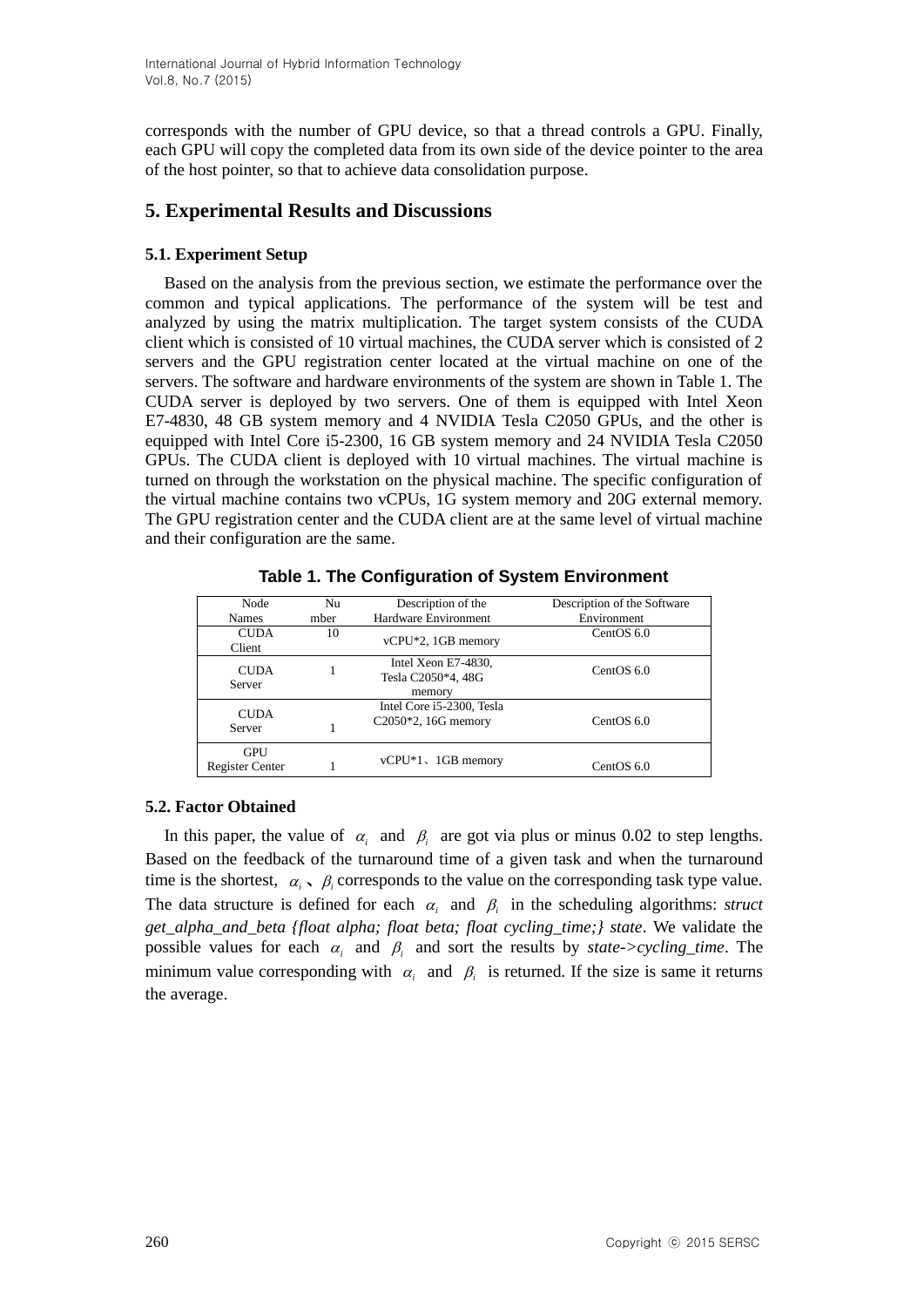

**Figure 5. Corresponding Turnaround Time with Different Configurations of**  $\alpha_i$  **and**  $\beta_i$  ( $\beta_i = 1 - \alpha_i$ )

In this paper, we take matrix multiplication for example. First we send the tasks to different GPUs by setting different  $\alpha_i$  and  $\beta_i$  value. It will generate a number of tasks to simulate a real environment load in the service side. At last, we evaluate the best combination about  $\alpha_i$  and  $\beta_i$  via the feedback of turnaround time and written into registration table. In different configurations of  $\alpha_i$  and  $\beta_i$  corresponding turnaround time is shown in Figure5.

#### **5.3. Basic Performance**

For the scheduling algorithm in this paper, it is mainly validated the feasibility and efficiency from two aspects. One is within a certain time, the completion of average number of tasks which are sent by the client side and done by the server, and the other is the average turnaround time of the system. The experimental environment is configured in table I. In this section the experiment of matrixMul program which is coded by ourselves will be tested. It will randomly generate matrixMul tasks within a certain time on each virtual machine, and record a total number of completed tasks. Matrix parameters of matrixMul in the experiment are set as 4096 \* 4096.

The comparison of the scheduling algorithm between the native environment of this paper and the literature [9] GV-GS task scheduling are shown in Figure 6. GV-GS in the picture is GPU-based task scheduling which is applied from the literature [14]. Local mode does not apply to multi-machine environment, and both servers cannot be used at the same time. The digital shown in the picture is the average under the native mode of the two servers. Seen from the figure, the numbers of tasks which are completed are significantly better than GV-GS after the optimization. In Figure 7, it shows the situation of the whole system of the average turnaround time after the task scheduling through the GPU registration center.



**Figure 6. Average Generation GPU Virtualization Task Completion Case**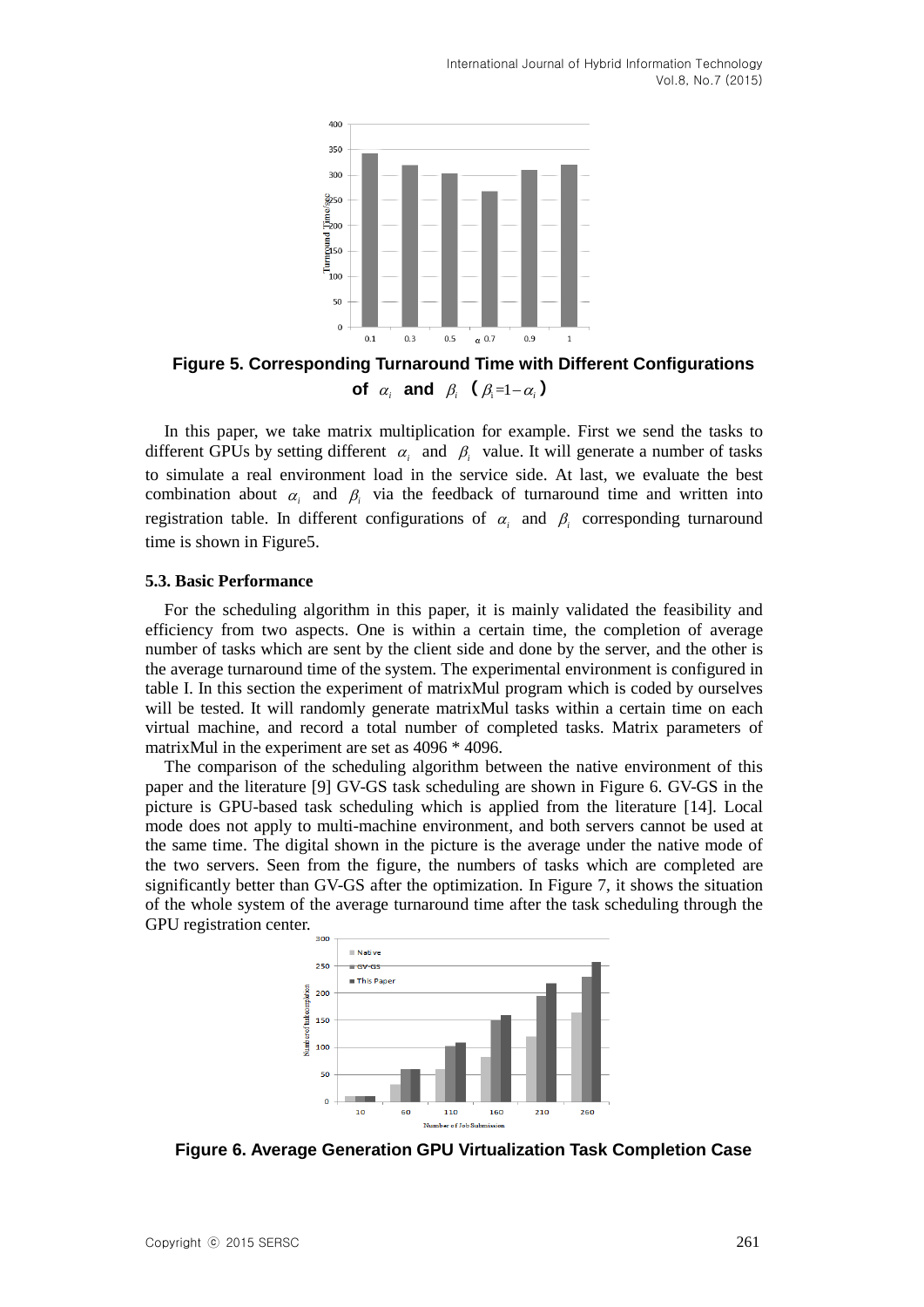

**Figure 7. Average Turnaround Time**

As can be seen from Figure 7, when the scale of the task becomes larger, the improved scheduling algorithm can significantly reduce the turnaround time. This is because in reality, the task type on each GPU card is not identical. Moreover, its time complexity of the calculation and the completed numbers of operation in per instruction cycle of multiprocessor are not the same, which leads to a big difference of their real load with the same tasks on each card. The improved scheduling algorithm for the evaluation of GPU load is not only closer to the real situation, and more able to reduce the turnaround time for the task under the premise of GPU load balancing.

#### **5.4. Matrix Operations and DFT Sample**

#### 1) Matrix Operations

After the description of data decomposition, data computing and data consolidation in the computational process under the multi-GPU collaborative computing, this section analyses the basic performance in the multi-GPU environment with the experiment of matrix composite computing and discrete Fourier transform. The statistical characteristics of these two programs include data scale, kernel execution times (iterations), memory capacity used, experimental variance, and data traffic between memory and display memory of their own. Figure 8 shows the computing time of  $A * B + C * D$  in single GPU and multi-GPU. Figure 9 depicts the speedup.



**Figure 8. The Calculation Time of Matrix Composite Computing In Multi-GPU and Single GPU**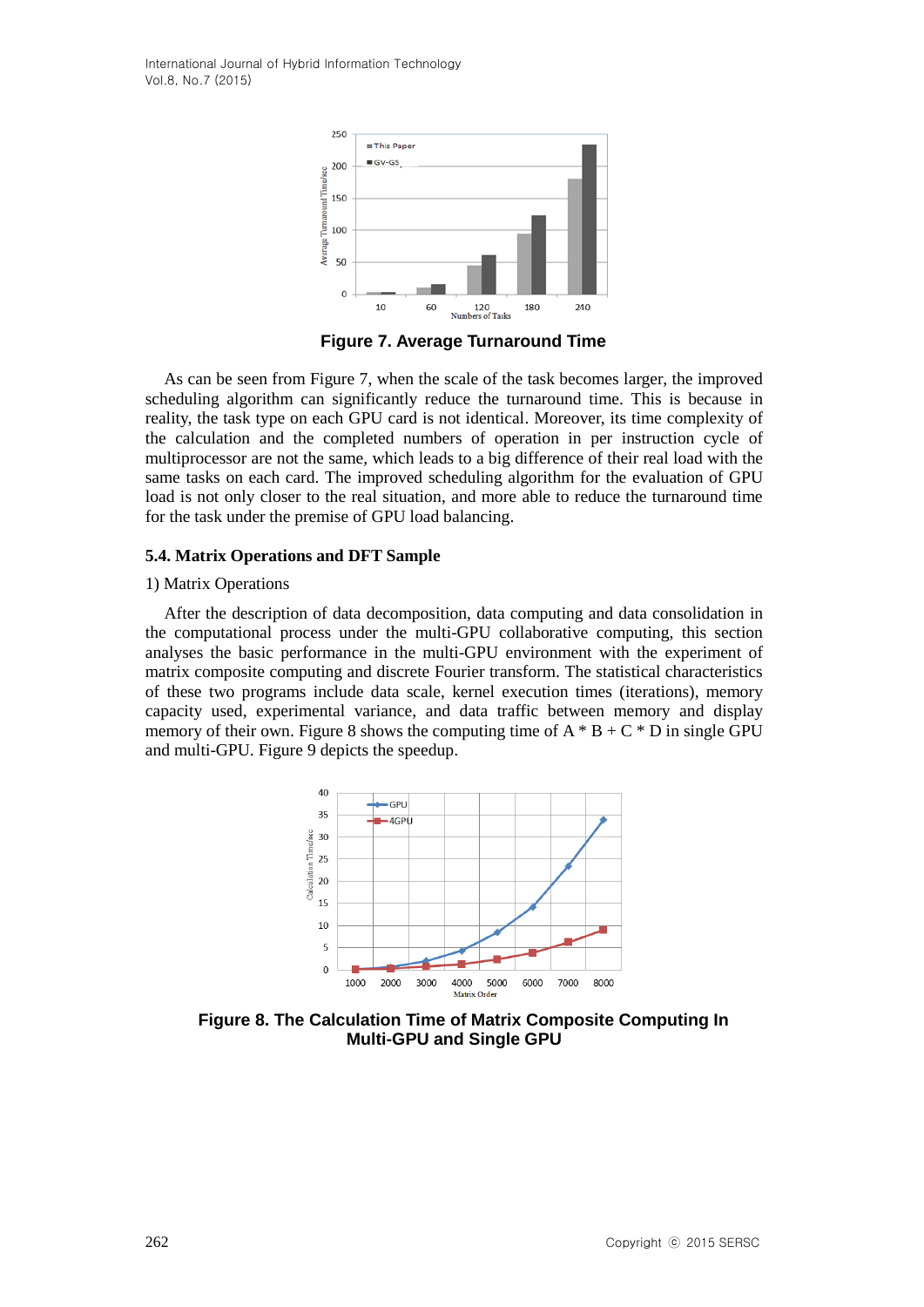

**Figure 9. The Speedup of Matrix Composite Computing Between Multi-GPU and Single GPU**

As is shown in Figure 8, with the matrix size becoming larger, the time of computing on four GPU shows a slow growth. While the growth rate of the single-GPU computing time is relatively fast.

As is shown in Figure 9, the ratio is low when the scale of matrix is small. Ratio here means the calculation time of matrix relative to overall time (asynchronous data copy and data calculation). In that case, the acceleration ratio is relatively low. As the size of matrix increasing, the proportion of matrix calculation time relative to overall time gradually increases. So the speedup grows linearly before the stable trend, and increasingly close to the number of GPUs. The accelerated growth rate becomes very slow when the acceleration ratio reaches 3.76. Although four GPUs work concurrently in matrix operations, when they carry out the two copies of the data is asynchronous because the use of PCI-E bus is exclusive. With the data size increasing, the time of asynchronous transmission is also growing. Therefore, the growth rate of the proportion of data calculation time relative to overall time becomes slower and slower, which leads to the slow of the acceleration growth rate.

2) Discrete Fourier Transform

Discrete Fourier transform (short by DFT) [17], is the extension of continuous Fourier transform. DFT is discrete form in the time domain and frequency domain and convert the time-domain signal sample to the frequency domain samples in a discrete-time Fourier transform. The DFT is widely used in the areas of signal processing, image processing and so on. Therefore, there is some theoretical and practical significance if we select DFT as the verification object. In this paper, we choose the higher complexity of computing of DFT to verify the speedup which is multi-GPU with respect to of a single GPU in virtualization environment. Next we describe the ideas and processes of how to accelerate DFT by using multi-GPU.

DFT for converting: The [sequence](http://en.wikipedia.org/wiki/Sequence) of N [complex numbers](http://en.wikipedia.org/wiki/Complex_number)  $x_0, x_1, ..., x_{N-1}$  is transformed into an N-periodic sequence of complex numbers.

$$
x^{k}[k] = \sum_{n=0}^{N-1} e^{-i\frac{2\pi}{N}nk} x[n] \quad k=0,1,...,N-1.
$$

Among them, *e* is the base of natural logarithm, *i* is the imaginary unit. Let  $\omega = 2\pi k n/N$ , and replace  $e^{-i\frac{2\pi}{N}nk}$  with  $\cos(\omega) - i\sin(\omega)$  by using Euler function. Figure 10 is performed by the DFT calculation time in single GPU and four GPUs respectively. Figure 11 shows the acceleration of four GPUs with respect to single GPU.

Because the size of the input points of DFT is an integer multiple of 10000, we don't use  $2<sup>n</sup>$ . As shown in Figure 10, with the increasing of DFT input points, the calculation time of 4 GPUs shows a slow growth trend, while the growth rate of the single-GPU computing time is relatively fast. As can be seen from Figure 11, when the input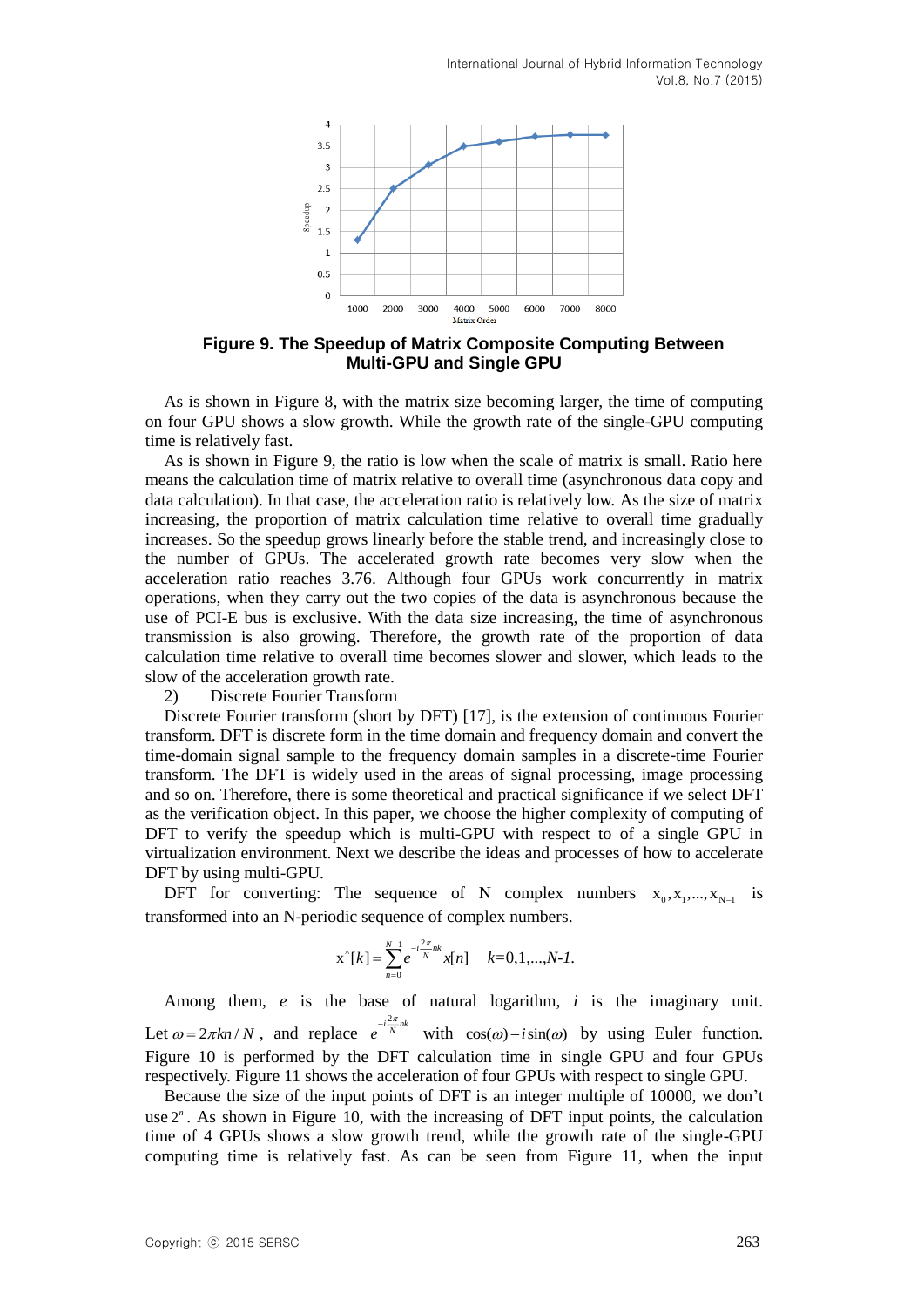sequences of points are small, the proportion of calculation time relative to overall time (asynchronous data copy and data calculation) is low, so the speedup is relatively low. As the input sequence of points increases, the speedup is closer and closer to the GPU numbers. It is basically stable when the acceleration ratio reaches 3.784. Here speedup variation is the same as Figure 9. In addition, the speedup of DFT is higher relative to matrix operations because the scale size of DFT is smaller than matrix operations. The main computation in GPU is trigonometric operations. It belongs to computationally intensive algorithm because the instruction cycle for the completion of one calculation is very large and calculates fetch relatively high. So the overhead which is due to asynchronous copies is relatively slow and the speedup the relatively high.



**Figure 10. DFT's Computing Time with the Input Series in 4GPU and Single GPU**



## **6. Conclusion**

We first introduce the scheduling algorithm to virtualization environment and multi-GPU collaborative computing. We make a detailed description respectively in three components: CUDA client, CUDA server and GPU registration center, and then describe the entire process and its sub-GPU scheduling algorithm in detail. By simulating the fixed number of tasks in the client, we test the completed tasks within a certain period of time and the average turnaround time for the entire systems. Also, we verify the feasibility and efficiency of the proposed scheduling algorithm by experiments. The realization of computing the composite matrix and discrete Fourier transform on multi-GPU not only prove the herein collaborative computing solutions support for virtualization platforms, but also evaluate the basic performance of the proposal in a single GPU and multi-GPU environment comprehensively.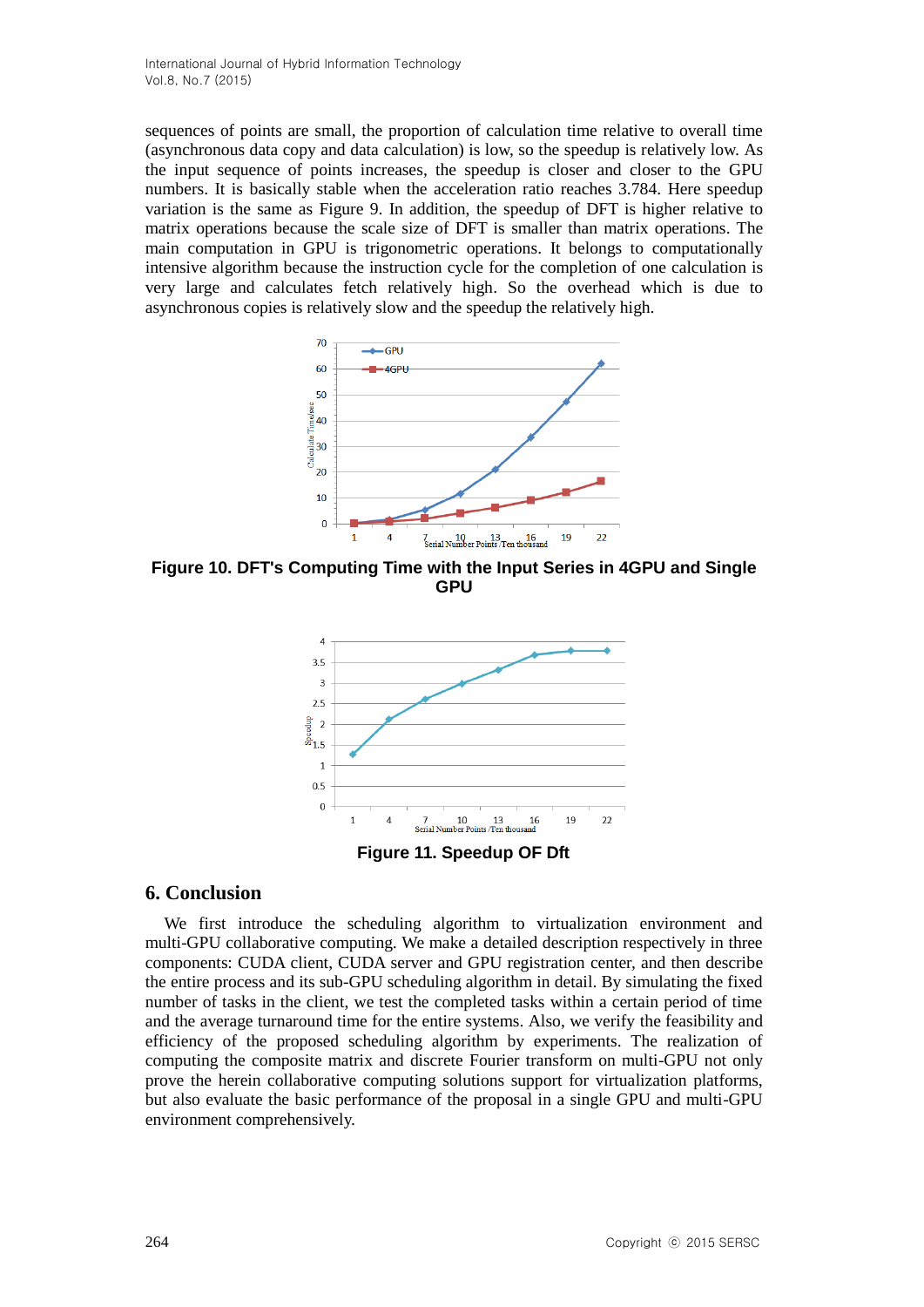### **Acknowledgements**

This work was supported in part by the National High Technology Research and Development Program ("863"Program) of China (No.2009AA044601), the National Natural Science Foundation of China (GrantNo.61139002), Fundamental Research Special Research Projects of Nanjing University of Aeronautics and Astronautics (No.NP2013308).

### **References**

- [1] E. Overby, "Process Virtualization Theory and the Impact of Information Technology. Organization Science archive", Organization Science, vol. 19, no. 2, **(2008)**, pp. 277-291.
- [2] M. Dowty, J. Sugerman, "GPU virtualization on VMware's hosted I/O architecture", ACM SIGOPS Operating Systems Review, Vol. 43, no. 3, **(2009)**, pp. 73-82.
- [3] W. Shen, L. Sun, D. Wei, et al, "Load-Prediction Scheduling for Computer Simulation of Electrocardiogram on a CPU-GPU PC", [2013 IEEE 16th International Conference on](http://www.computer.org/csdl/proceedings/cse/2013/5096/00/index.html) Computational [Science and Engineering \(CSE\)](http://www.computer.org/csdl/proceedings/cse/2013/5096/00/index.html) , **(2013)**, pp. 213-218.
- [4] B. J. N. Wylie, W. Frings, "Scalasca support for MPI+OpenMP parallel applications on large-scale HPC systems based on Intel Xeon Phi", in Extreme Science and Engineering Discovery Environment, **(2013)** ,pp. 1-8.
- [5] J. N. Imamura, "Imogen: a parallel 3D fluid and MHD code for GPUs" Proceedings of the 27th international ACM conference on International conference on supercomputing (ICS '13), **(2013)**, pp. 479-480.
- [6] [O. Maitre,](http://link.springer.com/search?facet-author=%22Ogier+Maitre%22) [N. Lachiche,](http://link.springer.com/search?facet-author=%22Nicolas+Lachiche%22) [P. Clauss,](http://link.springer.com/search?facet-author=%22Philippe+Clauss%22) et al, "Efficient Parallel Implementation of Evolutionary Algorithms on GPGPU Cards", [Lecture Notes in Computer Science,](http://link.springer.com/bookseries/558) vol. 5704, **(2009)**, pp. 974-985.
- [7] D. Bruneo, S. Distefano,F. Longo, et al, "Workload-Based Software Rejuvenation in Cloud Systems", IEEE Transactions on Computers, **(2013)**, pp. 1072-1085.
- [8] Shi L, Chen H, Sun J, "vCUDA:GPU Accelerated High Performance Computing in Virtual Machines", Proceedings of International Parallel & Distributed Processing Symposium, Rome,**(2009)**, pp.1-11.
- [9] V. Gupta, A. Gavrilovska, K. Schwan, et al, "GViM:GPU-accelerated virtual machines", ACM Workshop on System-level Virtualization for High Performance Computing, **(2009)**, pp. 17- 24.
- [10] G. Giunta, R. Montella,Agrillo ,et al, "A GPGPU Transparent Virtualization Component for High Performance Computing Clouds", EuroPar conference on Parallel Processing, **(2010)**, pp. 379-391.
- [11] J. Duato, A. Pena, F. Silla, et al, "rCUDA:Reducing the number of GPU-based accelerators in high performance clusters", International Conference on High Performance Computing and Simulation, **(2010)**, pp.224-231.
- [12] M. Hongyi, R. S... Diersen, W. Liqiang, et al, "Symbolic Analysis of Concurrency Errors in OpenMP Programs", International Conference on Parallel Processing, **(2013)**, pp. 510-516.
- [13] L. Xiaoxian, Z. Rongcai, H. Lin, L. Peng, "An Automatic Parallel-Stage Decoupled Software Pipelining Parallelization Algorithm Based on OpenMP", Security and Privacy in Computing and Communications (TrustCom): 2013 IEEE International Conference on Trust, **(2013)**, pp. 1825-1831.
- [14] M. Ye, "The Research of Virtualization on GPU General-Purpose Computation in Cloud Computing", The Graduate School, Nanjing University of Aeronautics and Astronautics, **(2012)**.
- [15] C. Shuai, M. Jiayuan, et al, "A performance study of general-purpose applications on graphics processors using CUDA. Parallel and Distributed Computing", Vol. 68, no. 10, pp. 1370-1380, **(2008)**.
- [16] NVIDIA CUDA: NVIDIA CUDA C Programming Guide. NVIDIA Corp., (2013), version 5.5.
- [17] DFT. http://en.wikipedia.org/wiki/Discrete\_Fourier\_transform.

### **Authors**



**Yujie Zhang** was born on March 3, 1991 in JiangSu. She is a graduate student with College of Computer Science and Technology, Nanjing University of Aeronautics & Astronautics. Her research interests include virtualization technology and high performance computing.